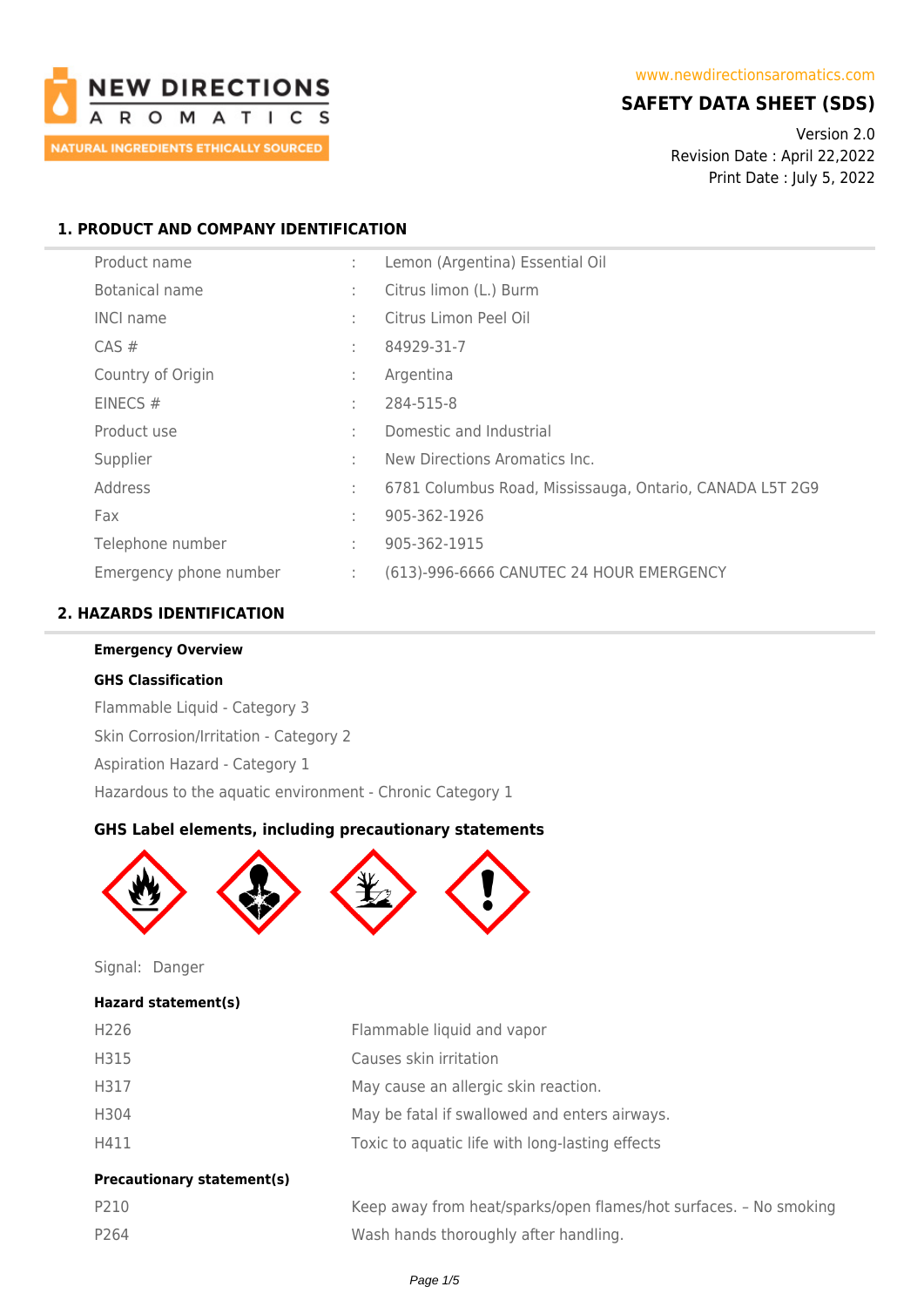| P273           | Avoid release to environment                                                                            |
|----------------|---------------------------------------------------------------------------------------------------------|
| P301+P310      | IF SWALLOWED: Immediately call a POISON CENTER or doctor/physician.                                     |
| P501           | Dispose of contents/container in accordance with                                                        |
| P233           | Keep container tightly closed.                                                                          |
| P240           | Ground/bond container and receiving equipment.                                                          |
| P241           | Use explosion-proof electrical/ventilating/lighting/equipment.                                          |
| P243           | Take precautionary measures against static discharge.                                                   |
| P261           | Avoid breathing dust/fumes/gas/mist/vapours/spray.                                                      |
| P280           | Wear protective gloves/protective clothing/eye protection/face protection.                              |
| P391           | Collect spillage.                                                                                       |
| P403           | Store in a well ventilated place.                                                                       |
| P501           | Dispose of contents/container to                                                                        |
| P301+P310      | IF SWALLOWED: Immediately call a POISON CENTER/doctor/                                                  |
| P302+P352      | IF ON SKIN: Wash with plenty of water/                                                                  |
| P303+P361+P353 | IF ON SKIN (or hair): Take off immediately all contaminated clothing.<br>Rinse skin with water/ shower. |

### **3. COMPOSITION / INFORMATION INGREDIENTS**

| <b>Product Name</b>   | <b>CAS NO</b> | EC NO     | <b>Concentration</b> |
|-----------------------|---------------|-----------|----------------------|
| Citrus Limon Peel Oil | 84929-31-7    | 284-515-8 | 100 %                |

### **4. FIRST AID MEASURES**

#### **Eye contact**

Immediately flush eyes with plenty of cool water for at least 15 minutes. Get medical attention if irritation occurs.

### **Skin contact**

Remove contaminated clothing. Wash area with soap and water. If irritation occurs, get medical attention.

### **Inhalation**

If inhaled, removed to fresh air. Get medical attention if symptoms appear.

#### **Ingestion**

Seek medical attention or contact local poison control center.

#### **5. FIRE FIGHTING MEASURES**

#### **Suitable extinguishing media**

Foam. Dry Powder. Carbon dioxide.

### **Unsuitable extinguishing media**

Water spray, water jet.

### **Special protective equipment and precautions for fire-fighters**

Wear proper protective equipment. Exercise caution when fighting any chemical fire. Use water spray or fog for cooling exposed containers.

### **Special hazards arising from the substance or its combustible products**

Hazardous decomposition products may be formed at extreme heat or if burned.

### **Resulting gases**

Carbon oxides.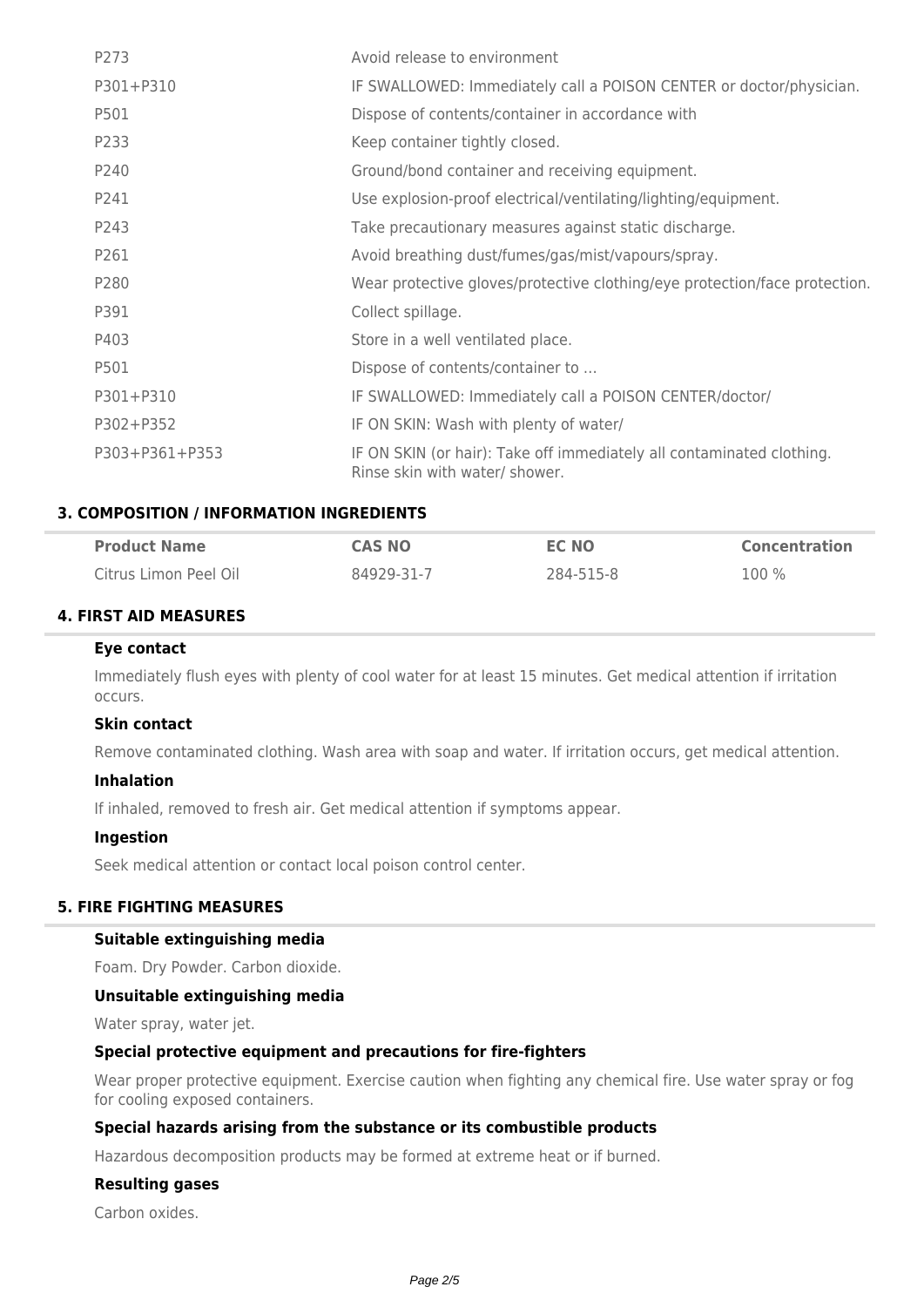#### **Personal precautions, protective equipment and emergency procedures.**

Equip clean crew with proper protection. Respiratory protection equipment may be necessary.

#### **Environmental precautions**

Prevent entry to sewers and public waters. Notify authorities if product enters sewers or public waters.

#### **Methods and materials for containment and cleaning up**

Clean up any spills as soon as possible, using an absorbent material to collect it. Use suitable disposal containers.

### **7. HANDLING AND STORAGE**

#### **Precautions for safe handling**

No direct lighting. No smoking. Ensure prompt removal from eyes, skin and clothing. Wash hands and other exposed areas with mild soap and water before eating, drinking or smoking and when leaving work. Handle in accordance with good industrial hygiene and safety procedures.

#### **Conditions for safe storage, including any incompatibilities**

Provide local exhaust or general room ventilation to minimize dust and/or vapour concentrations. Keep container closed when not in use.

### **8. EXPOSURE CONTROLS AND PERSONAL PROTECTION**

#### **Eyes**

Use tightly sealed goggles.

### **Skin**

If skin contact or contamination of clothing is likely, protective clothing should be worn. Use protective gloves.

#### **Respiratory**

In case of insufficient ventilation, wear suitable respiratory equipment.

### **9. PHYSICAL AND CHEMICAL PROPERTIES**

| Appearance       |                | Greenish to deep yellow liquid.                    |
|------------------|----------------|----------------------------------------------------|
| Odor             |                | Characteristic odor.                               |
| Flash point      | $\mathbb{R}^n$ | $47^{\circ}$ C                                     |
| Relative density | ÷              | 0.849 to 0.855 @ 20 $^{\circ}$ C                   |
| Solubility (ies) |                | Soluble in alcohol and oils. Insoluble in water.   |
| Refractive index | t in           | 1.4730 to 1.4760 @ 20°C                            |
| Optical rotation |                | +60 $^{\circ}$ to +68 $^{\circ}$ @ 20 $^{\circ}$ C |

### **10. STABILITY AND REACTIVITY**

#### **Reactivity**

This material presents no significant reactivity hazard.

#### **Chemical stability**

Chemically stable.

#### **Possibility of hazardous reactions**

Hazardous polymerization will not occur.

#### **Conditions to avoid**

Avoid sparks, flame and other heat sources.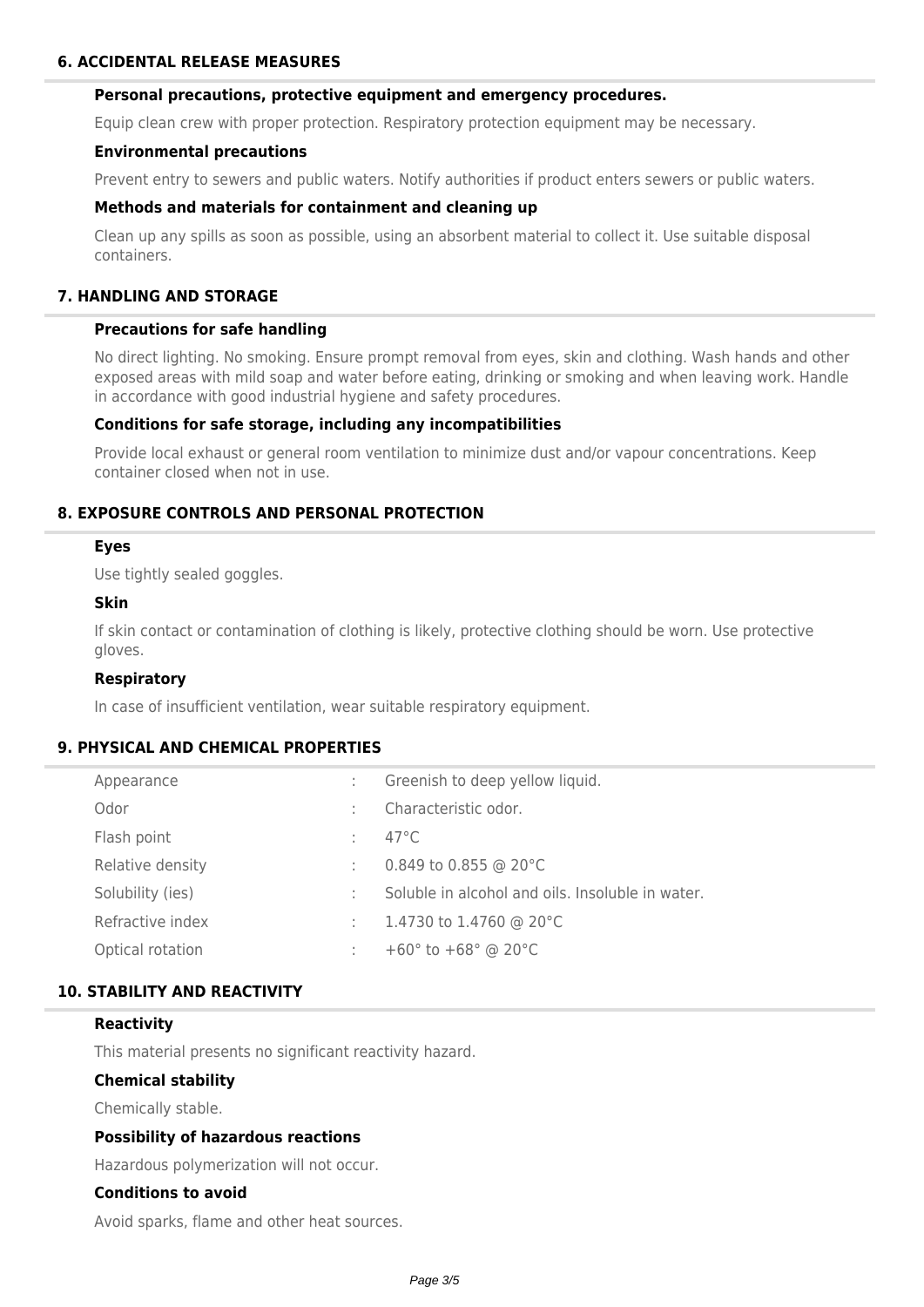#### **Incompatible materials**

Strong oxidizing agents.

### **Hazardous decomposition products**

Carbon Oxides.

### **11. TOXICOLOGICAL INFORMATION**

### **Inhalation**

Inhalation of high concentrations of vapor may result in irritation of eyes, nose and throat, headache, nausea, and dizziness.

#### **Skin contact**

Adverse skin effects should be prevented by normal care and personal hygiene.

#### **Eye contact**

Possible irritation should be prevented by wearing safety glasses.

### **12. ECOLOGICAL INFORMATION**

#### **Ecotoxicity**

Toxic to aquatic organisms, may cause long-term adverse effects environment. Avoid any pollution of ground, surface or underground water.

#### **Persistence and degradability**

Not available.

#### **Bio - accumulative potential**

Not available.

#### **Mobility in soil**

Not available.

### **Other adverse effects**

Not available.

### **13. DISPOSAL CONSIDERATION**

Dispose of product in accordance with local, state or provincial and federal regulations. Check with local municipal authority to ensure compliance.

### **14. TRANSPORT INFORMATION**

#### **UN Number**

1197

#### **UN proper shipping name**

Extracts, flavouring, liquid

#### **Transport hazard class**

3

#### **Packing group**

III

### **US DOT Shipping Description (Land)**

1197

#### **Proper shipping name**

Extracts, flavouring, liquid

### **Class**